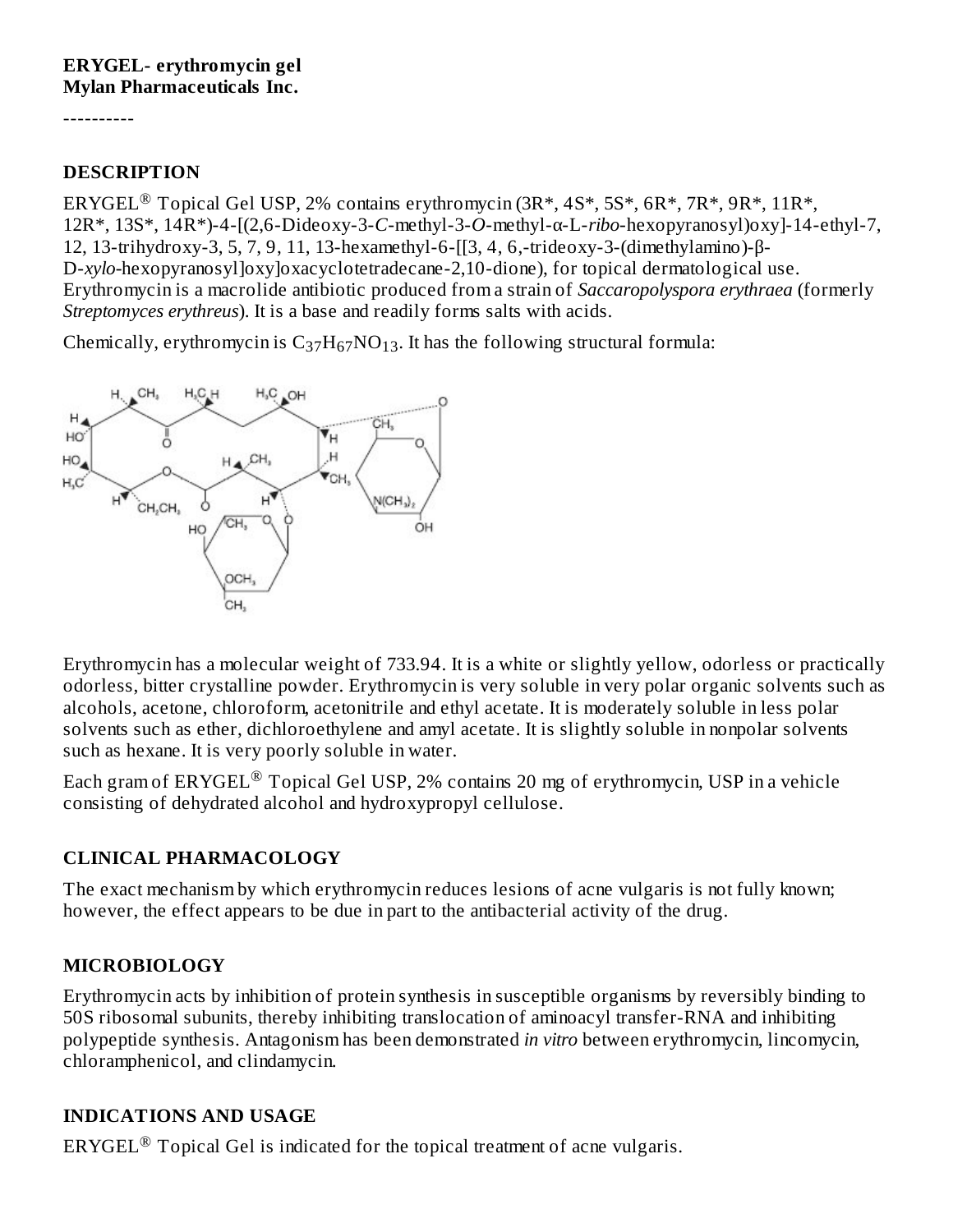## **CONTRAINDICATIONS**

 $\text{ERYGEL}^{\circledR}$  Topical Gel is contraindicated in those individuals who have shown hypersensitivity to any of its components.

### **WARNINGS**

**Ps eudomembranous colitis has been reported with nearly all antibacterial agents, including erythromycin, and may range in s everity from mild to life-threatening. Therefore, it is important to consider this diagnosis in patients who pres ent with diarrhea subs equent to the administration of antibacterial agents.**

Treatment with antibacterial agents alters the normal flora of the colon and may permit overgrowth of clostridia. Studies indicate that a toxin produced by *Clostridium difficile* is one primary cause of "antibiotic-associated colitis". After the diagnosis of pseudomembranous colitis has been established, therapeutic measures should be initiated. Mild cases of pseudomembranous colitis usually respond to drug discontinuation alone. In moderate to severe cases, consideration should be given to management with fluids and electrolytes, protein supplementation and treatment with an antibacterial drug clinically effective against *C. difficile* colitis.

## **PRECAUTIONS**

#### **General**

For topical use only; not for ophthalmic use. Concomitant topical acne therapy should be used with caution because a possible cumulative irritancy effect may occur, especially with the use of peeling, desquamating or abrasive agents.

Avoid contact with eyes and all mucous membranes.

The use of antibiotic agents may be associated with the overgrowth of antibiotic-resistant organisms. If this occurs, discontinue use and take appropriate measures.

#### **Information for Patients**

Patients using  $\text{ERYGEL}^{\circledR}$  Topical Gel should receive the following information and instructions:

- 1. This medication is to be used as directed by the physician. It is for external use only. Avoid contact with the eyes, nose, mouth, and all mucous membranes.
- <sup>2.</sup> This medication should not be used for any disorder other than that for which it was prescribed.
- 3. Patients should not use any other topical acne medication unless otherwise directed by their physician.
- 4. Patients should report to their physician any signs of local adverse reactions.

## **Carcinogenesis, Mutagenesis, Impairment of Fertility**

No animal studies have been performed to evaluate carcinogenic and mutagenic potential, or effects on fertility of topical erythromycin. However, long-term (2-year) oral studies in rats with erythromycin ethylsuccinate and erythromycin base did not provide evidence of tumorigenicity. There was no apparent effect on male or female fertility in rats fed erythromycin (base) at levels up to 0.25% of diet.

## **Pregnancy**

There was no evidence of teratogenicity or any other adverse effect on reproduction in female rats fed erythromycin base (up to 0.25% of diet) prior to and during mating, during gestation and through weaning of two successive litters. There are, however, no adequate and well-controlled studies in pregnant women. Because animal reproduction studies are not always predictive of human response, this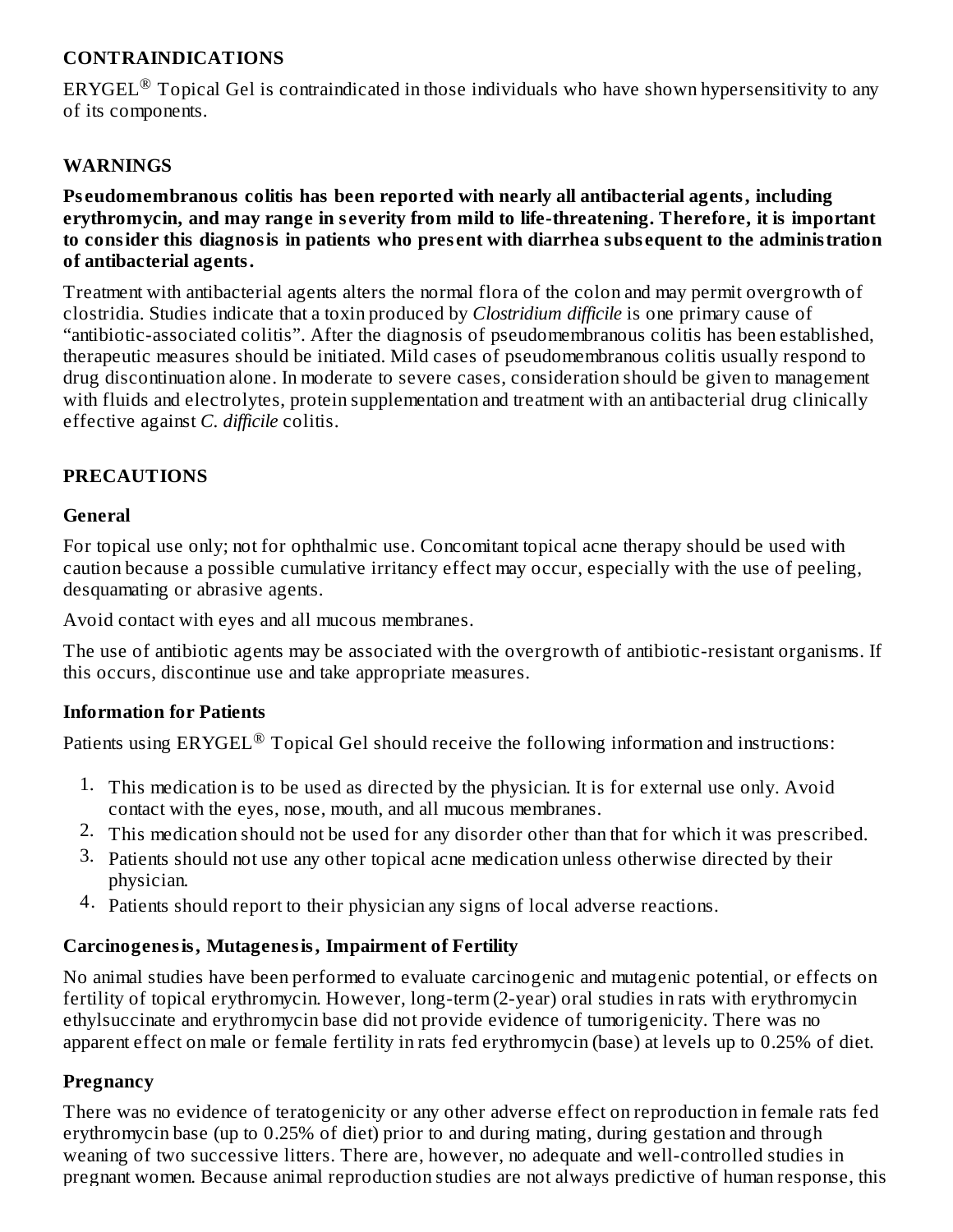drug should be used in pregnancy only if clearly needed. Erythromycin has been reported to cross the placental barrier in humans, but fetal plasma levels are generally low.

# **Nursing Women**

It is not known whether erythromycin is excreted in human milk after topical application. However, erythromycin is excreted in human milk following oral and parenteral erythromycin administration. Therefore, caution should be exercised when erythromycin is administered to a nursing woman.

# **Pediatric Us e**

Safety and effectiveness in pediatric patients have not been established.

## **Keep this and all medication out of the reach of children.**

# **ADVERSE REACTIONS**

In controlled clinical trials, the incidence of burning associated with erythromycin topical gel USP, 2% was approximately 25%. The following additional local adverse reactions have been reported occasionally: peeling, dryness, itching, erythema, and oiliness. Irritation of the eyes and tenderness of the skin have also been reported with the topical use of erythromycin. A generalized urticarial reaction, possibly related to the use of erythromycin, which required systemic steroid therapy has been reported.

# **DOSAGE AND ADMINISTRATION**

 $\text{ERYGEL}^{\circledR}$  Topical Gel should be applied sparingly as a thin film to affected area(s) once or twice a day after the skin is thoroughly cleansed and patted dry. If there has been no improvement after 6 to 8 weeks, or if the condition becomes worse, treatment should be discontinued, and the physician should be reconsulted. Spread the medication lightly rather than rubbing it in. There are no data directly comparing the safety and efficacy of b.i.d. versus q.d. dosing.

## **HOW SUPPLIED**

 $\text{ERYGEL}^{\circledR}$  (Erythromycin) Topical Gel USP, 2% contains 20 mg of erythromycin, USP per gram. The clear to slightly yellow gel is available as follows:

NDC 0378-8075-93 carton containing one 30 g tube

NDC 0378-8075-60 carton containing one 60 g tube

## **STORAGE**

**NOTE: FLAMMABLE. KEEP AWAY FROM HEAT AND FLAME.** Store and dispense in original container.

Keep tube tightly closed. **Store at 20° to 25°C (68° to 77°F). [See USP Controlled Room Temperature.]**

© 2018 Delcor Asset Corporation, a Mylan Company

ERYGEL is a registered trademark of Delcor Asset Corporation, a Mylan Company

Manufactured for: **Mylan Pharmaceuticals Inc.** Morgantown, WV 26505 U.S.A.

Manufactured by: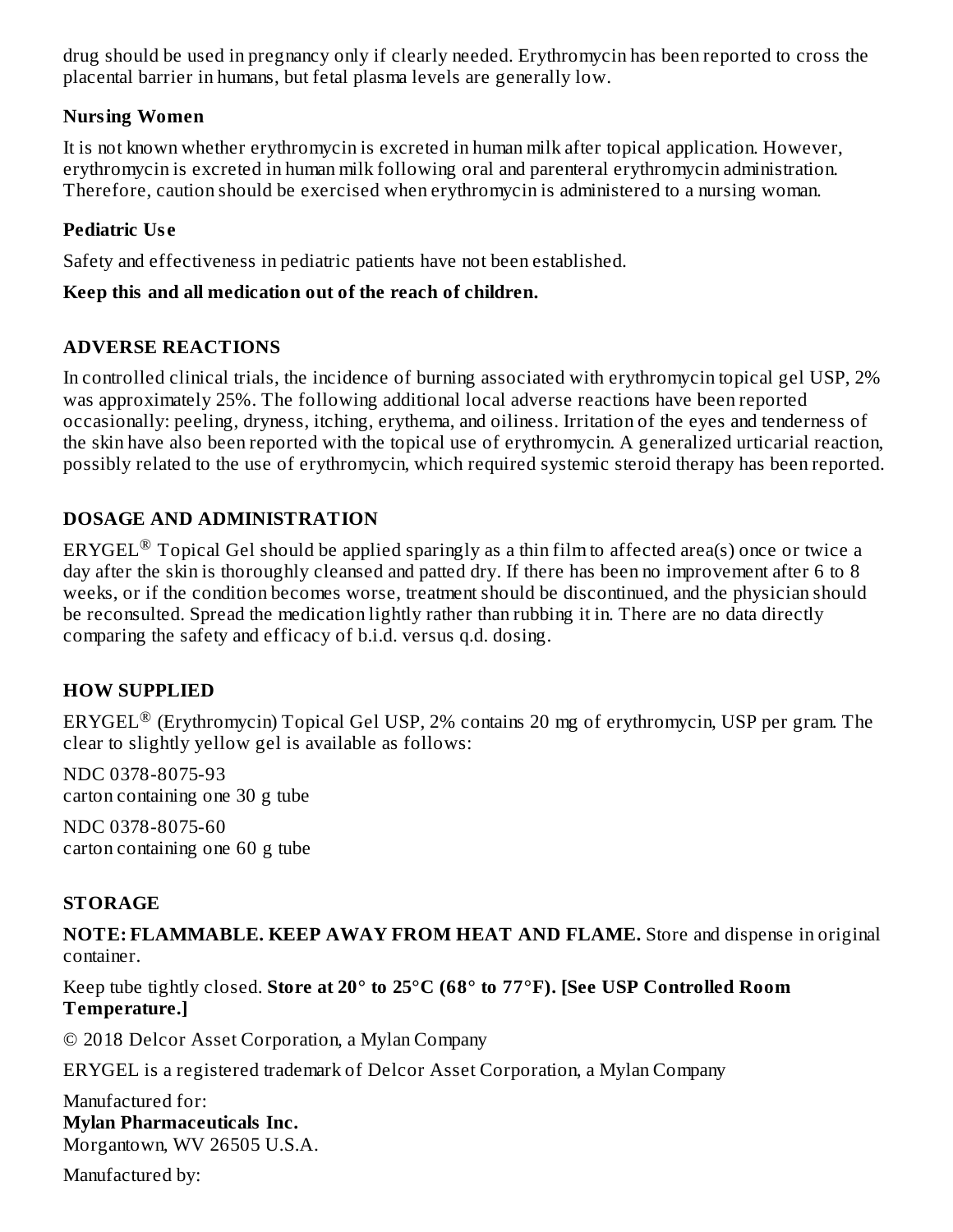## **DPT Laboratories, Ltd.**

San Antonio, TX 78215 U.S.A.

Revised: 6/2018 DPT:ERYTOP:R2

140973-0618

#### **PRINCIPAL DISPLAY PANEL – 2%**

#### **NDC 0378-8075-93**

**ERYGEL ® (Erythromycin) Topical Gel USP, 2%**

**For Dermatologic Us e Only Not for Ophthalmic Us e**

## **Rx only Net Wt 30 g**

**Description:** ERYGEL® Topical Gel USP, 2% contains erythromycin, USP (20 mg/g) in a vehicle consisting of dehydrated alcohol and hydroxypropyl cellulose.

**Usual Dosage:** ERYGEL Topical ®Gel USP, 2% should be applied sparingly as a thin film to affected area(s) once or twice a day after the skin is thoroughly cleansed and patted dry. Spread the medication lightly rather than rubbing it in.

The hands should be washed after application. See accompanying prescribing information.

#### **Keep this and all medication out of the reach of children.**

#### **NOTE: FLAMMABLE. KEEP AWAY FROM HEAT AND FLAME.**

Keep tube tightly closed.

### **Store at 20° to 25°C (68° to 77°F). [See USP Controlled Room Temperature.]**

To open, reverse cap and push pointed top into neck seal.

To close, screw cap onto tube.

Manufactured for: **Mylan Pharmaceuticals Inc.** Morgantown, WV 26505 U.S.A.

Manufactured by: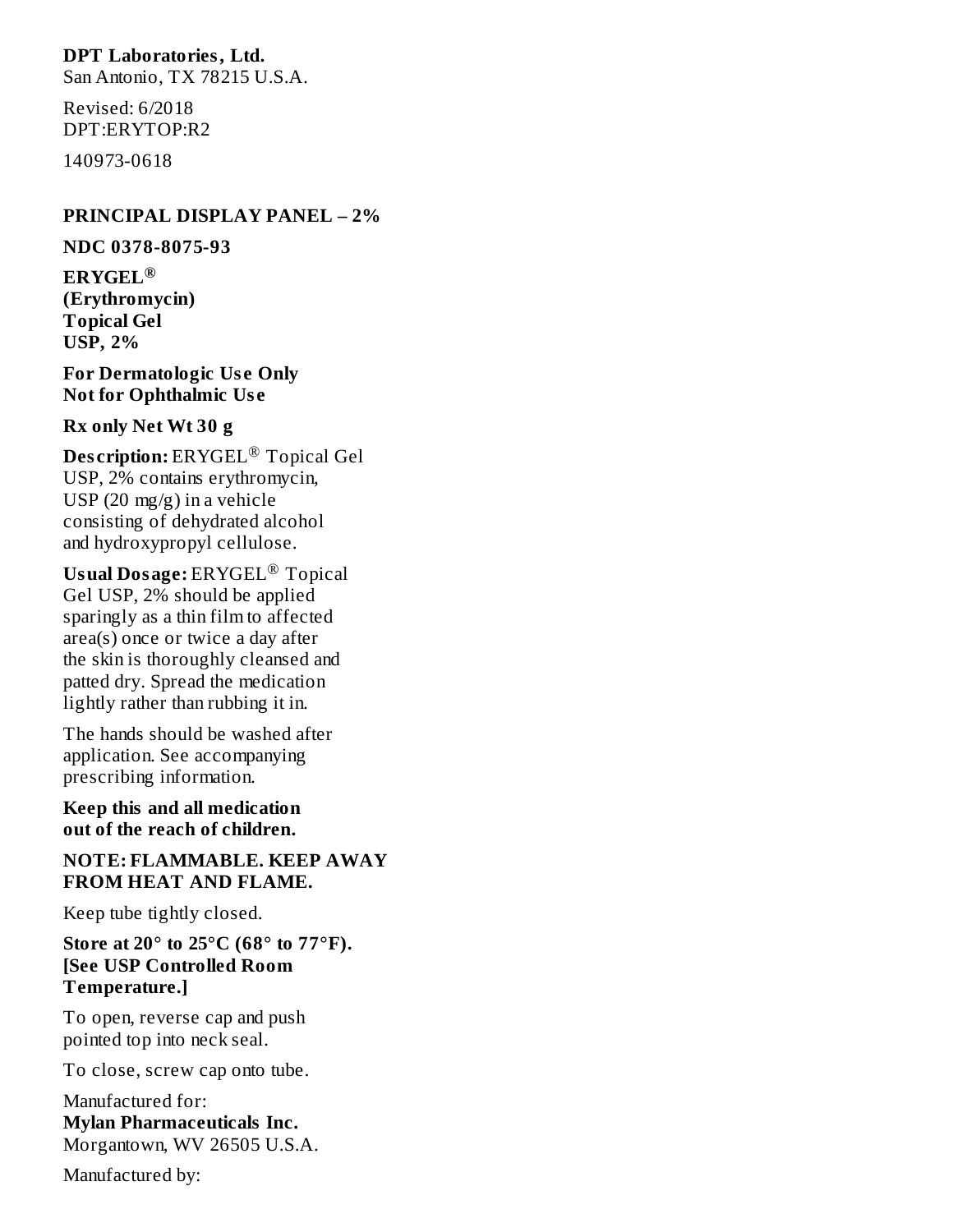# **DPT Laboratories, Ltd.**

San Antonio, TX 78215 U.S.A.

**Mylan.com**

DPT:8075:93:1C:R2 117506-0618

©2018 Delcor Asset Corporation, a Mylan Company

ERYGEL is a registered trademark of Delcor Asset Corporation, a Mylan Company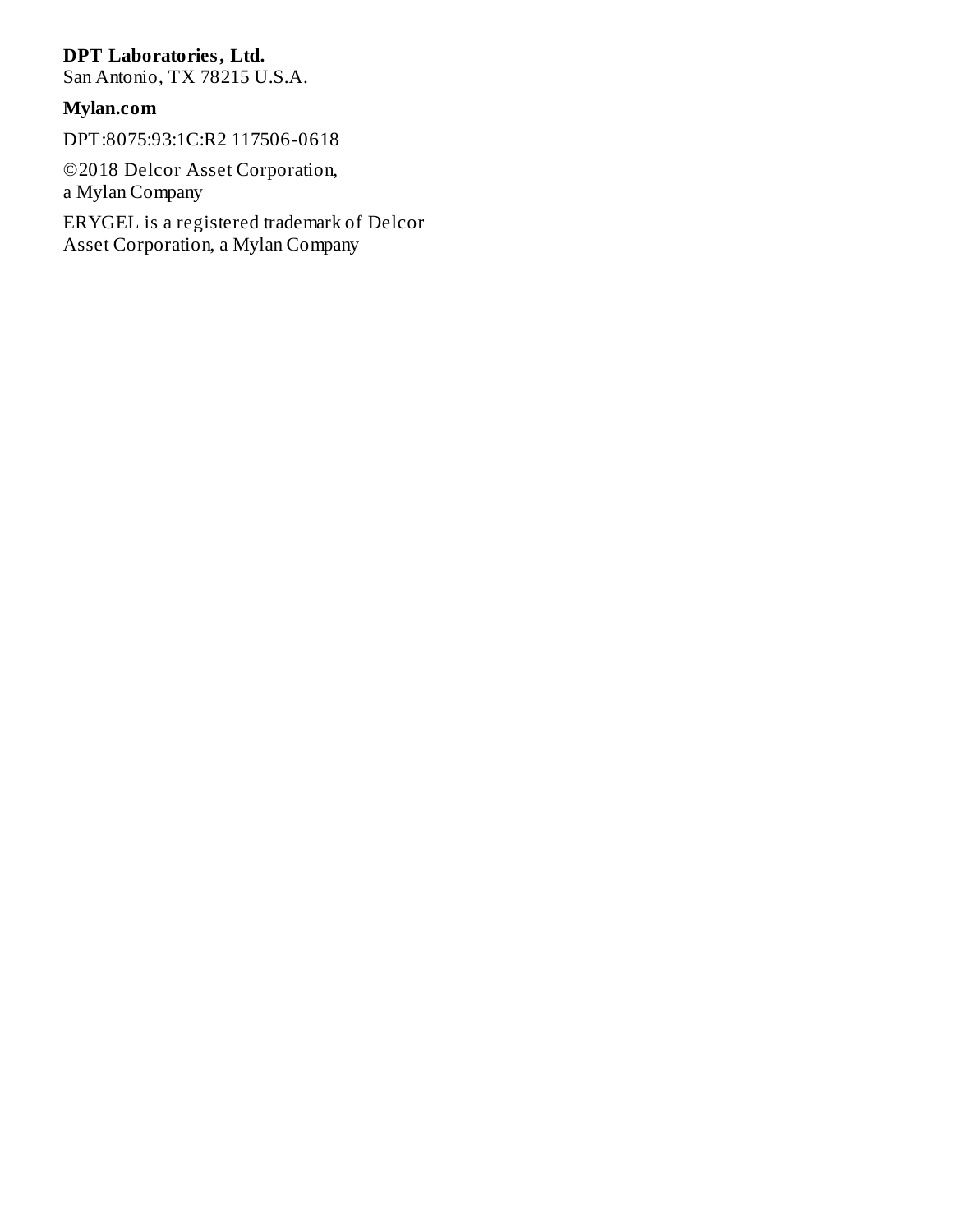

| <b>Product Information</b> |                    |               |  |  |  |  |
|----------------------------|--------------------|---------------|--|--|--|--|
| HUMAN PRESCRIPTION DRUG    | Item Code (Source) | NDC:0378-8075 |  |  |  |  |
|                            |                    |               |  |  |  |  |